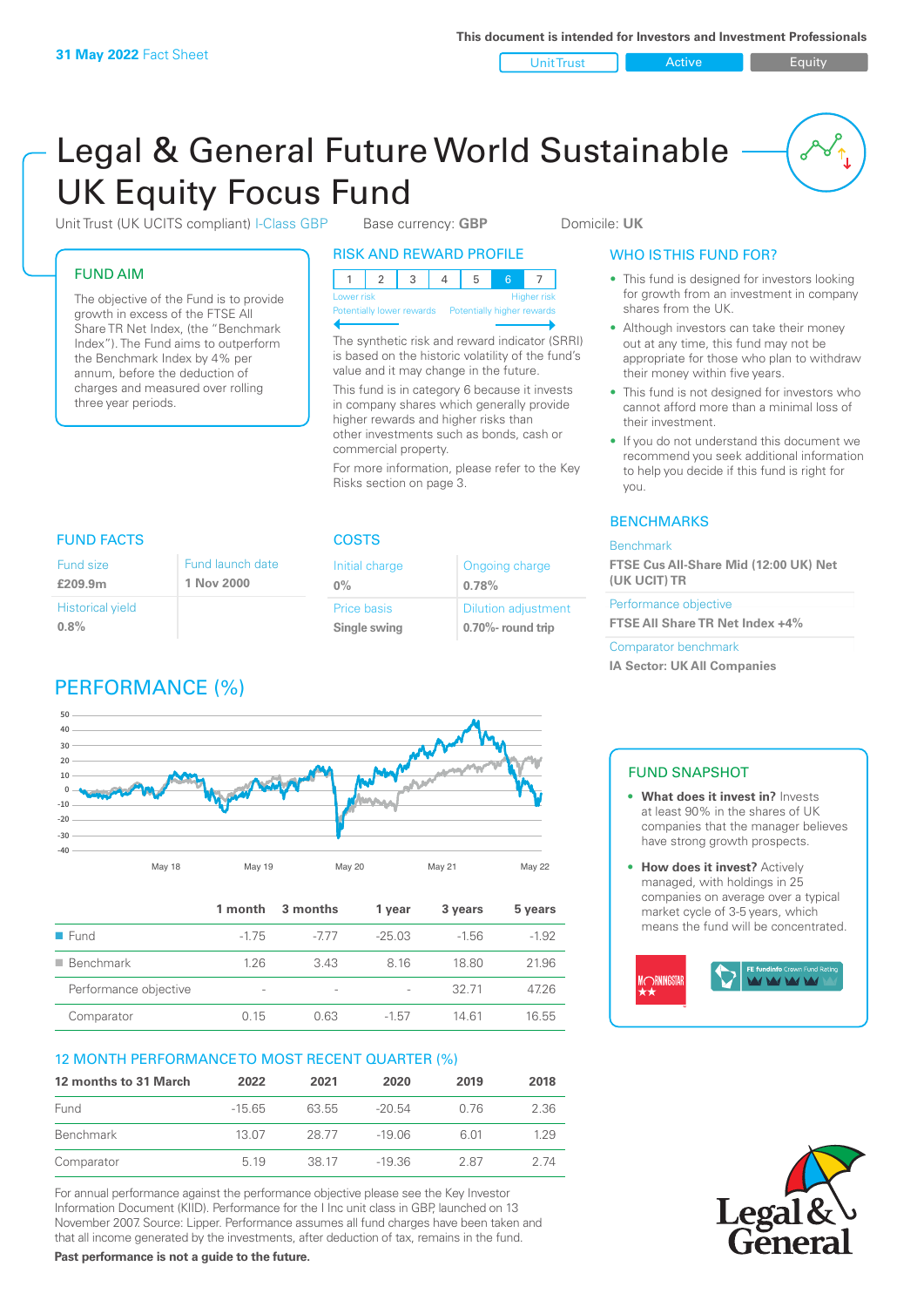Unit Trust (UK UCITS compliant) I-Class GBP

# PORTFOLIO BREAKDOWN

All data source LGIM unless otherwise stated. Totals may not sum due to rounding.

#### COUNTRY (%)

|  |  | United Kingdom | 100.0 |
|--|--|----------------|-------|
|--|--|----------------|-------|

| <b>MARKET CAPITALISATION (%)</b> |      |
|----------------------------------|------|
| $\blacksquare$ Large             | 42.0 |
| Mid                              | 55.2 |
| $\blacksquare$ Small             |      |
| $\blacksquare$ Micro             |      |
| ■ Cash and Equivalents           | 2.8  |
|                                  |      |



#### TOP 10 HOLDINGS (%)

| Alphawave IP Group Plc WI           | 51  |
|-------------------------------------|-----|
| Keywords Studios                    | 4.5 |
| Helios Towers                       | 44  |
| Sage Group                          | 43  |
| Rentokil Initial                    | 43  |
| Pets at Home Group                  | 43  |
| <b>Watches of Switzerland Group</b> | 42  |
| Aveva Group                         | 42  |
| Cranswick                           | 41  |
| 31 Group                            | 41  |
|                                     |     |

#### TOP SECTOR OVER/UNDERWEIGHTS (%)

|                        | Fund | <b>Relative</b> |  |
|------------------------|------|-----------------|--|
| Technology             | 16.3 | 15.0            |  |
| Industrials            | 24.3 | 13.7            |  |
| Unclassified           | 12.5 | 12.5            |  |
| Telecommunications     | 4.4  | 2.2             |  |
| <b>Real Estate</b>     | 3.9  | 0.8             |  |
| Utilities              | 0.0  | $-3.6$          |  |
| <b>Basic Materials</b> | 4.1  | $-4.6$          |  |
| Health Care            | 4.1  | $-7.3$          |  |
| Energy                 | 0.0  | $-11.3$         |  |
| Financials             | 8.2  | $-13.8$         |  |

#### TOP 5 STOCK OVER/UNDERWEIGHTS (%)

|                                     | <b>Fund</b> | <b>Relative</b> |  |
|-------------------------------------|-------------|-----------------|--|
| Alphawave IP Group Plc WI           | 5.1         | 5.1             |  |
| Keywords Studios                    | 4.5         | 4.5             |  |
| <b>Helios Towers</b>                | 4.4         | 4.3             |  |
| Pets at Home Group                  | 4.3         | 4.2             |  |
| <b>Watches of Switzerland Group</b> | 4.2         | 4.1             |  |
| GSK                                 | 0.0         | $-3.5$          |  |
| Unilever                            | 0.0         | $-4.0$          |  |
| <b>HSBC Holdings</b>                | 0.0         | $-4.5$          |  |
| AstraZeneca                         | 0.0         | $-6.7$          |  |
| Shell                               | 0.0         | $-75$           |  |



#### GAVIN LAUNDER

Gavin joined LGIM in 2007 and has been the Fund Manager for the Future World Sustainable UK Equity Focus Fund since September 2014. Previously, he was a Global Equities Analyst at BlueBay Asset Management. Gavin spent the majority of his buy-side career as a Portfolio Manager with UBS O'Connor. Prior to this, he was a top-rated, sell-side analyst covering the Autos, Capital Goods and Conglomerates sectors at investment banks including SG Warburg (now part of UBS) and Goldman Sachs. Gavin holds a degree in Philosophy and Economics from University College, London.